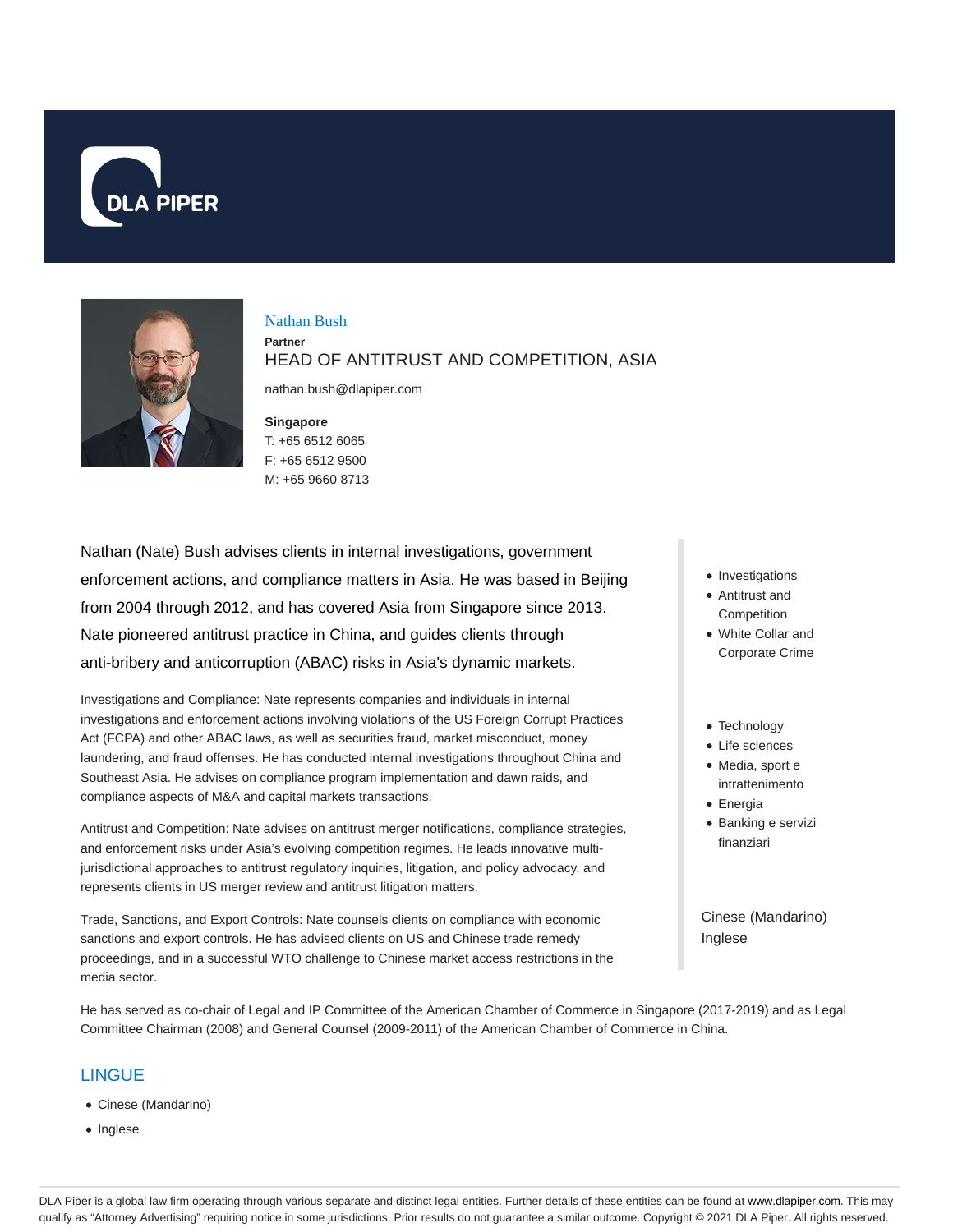# ANTI-BRIBERY AND ANTICORRUPTION

- Conducted internal investigations of potential liability under the US Foreign Corrupt Practices Act (FCPA) and local anticorruption rules involving:
	- hiring of relatives of politically connected persons by a financial institution in China.
	- o clinical trials in China by a pharmaceutical company.
	- use of intermediaries by a financial institution in Indonesia.
	- marketing and customs clearance practices of a US issuer's operations in Singapore, China, Indonesia, and Malaysia.

## FRAUD AND CORPORATE MISCONDUCT

Advised a financial institution in connection with a Monetary Authority of Singapore investigation into misconduct by foreign exchange and interest rate traders.

## ANTITRUST AND COMPETITION

- Represented Time Warner in Chinese merger review of its USD85 billion purchase by AT&T.
- Represented major Asian semiconductor company in multi-jurisdictional opposition to a merger of top two manufacturers of semiconductor fabrication equipment, leading to abandonment of the transaction due to objections from competition authorities.
- Advised hard-drive manufacturer in obtaining conditional clearance of acquisition of competitor in China.
- Advised US entertainment company on antitrust and other regulatory issues regarding strategic joint venture with Chinese entertainment company.

## INTERNATIONAL TRADE, SANCTIONS AND EXPORT CONTROLS

Represented US publishing company challenging Chinese restrictions on market access for foreign publishers and publications in support of successful US claims before WTO panel and WTO Appellate Body.

## **CREDENZIALI**

# Qualifiche professionali

Attorney-at-law admitted with the District of Columbia Bar

## Riconoscimenti

- Named by Chambers Asia Pacific 2018 as a leading individual and by Chambers Asia Pacific 2019 in Band 2 in the area of Corporate Investigations/Anti-Corruption - Singapore.
- Recognized by Chambers Global 2019 for "expertise based abroad" in the area of Competition/Antitrust (International Firms) China.

# Formazione

- Harvard Law School, Cambridge, MA, 1997-2000. Juris Doctorate (J.D.), Cum Laude, 2000
- Harvard Asia Quarterly, Editor in Chief, 1998-200
- Harvard International Law Journal, Submissions Committee, 1998-1999
- Harvard Asia Law Society (HALS), 1999-2000. Executive Committee Member, 1998-2000
- University of Virginia, Charlottesville, VA, 1991-1995. B.A. in Government & Foreign Affairs, East Asian Studies (Minor), 1995
- Judicial Clerkship, Hon. Leonie M. Brinkema, U.S. District Court, E.D. Va. 2000-2001

# Associazioni professionali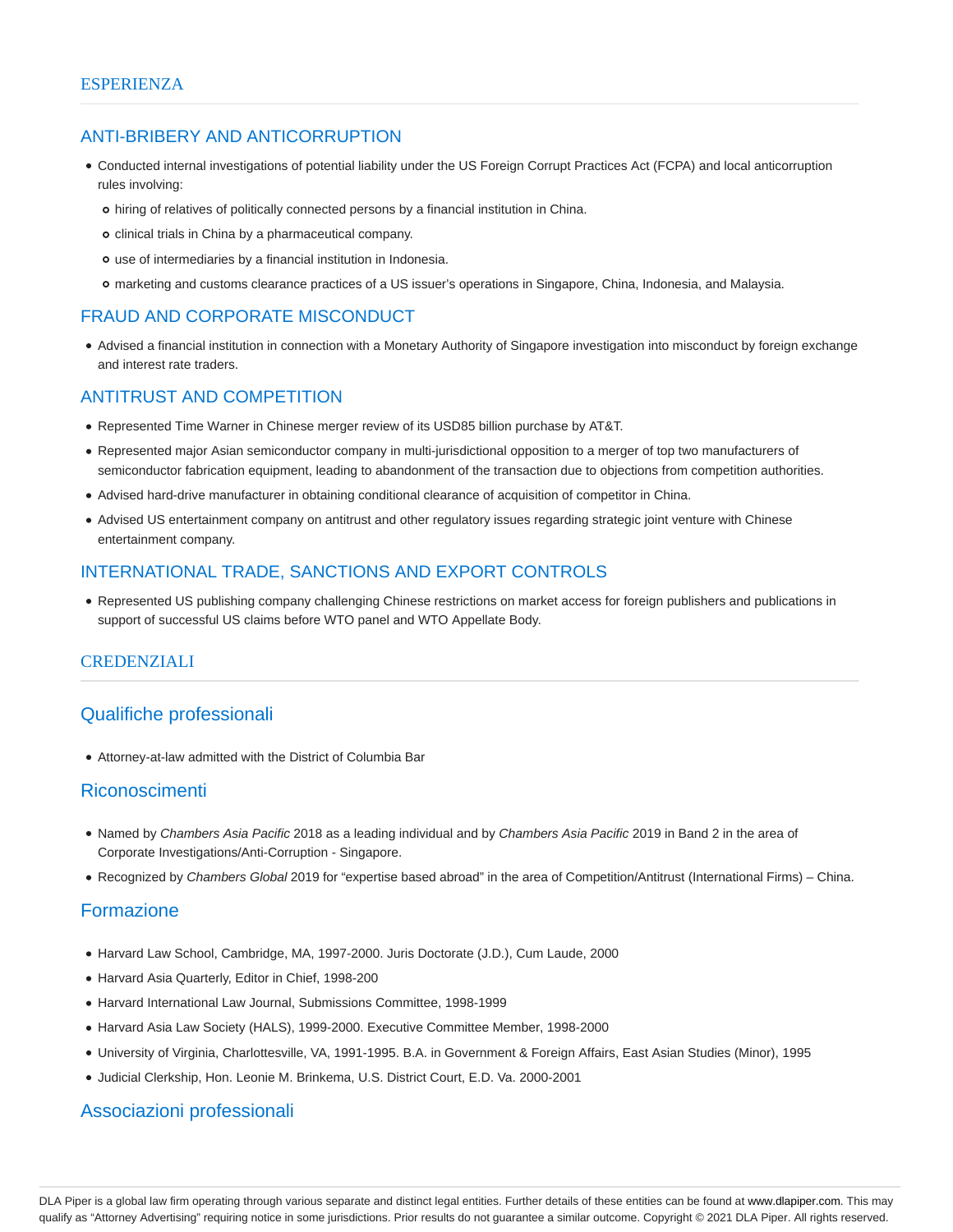- Member, ABA Antitrust Section, Long Range Planning Committee, 2019
- Co-Chair, IP and Legal Committee, American Chamber of Commerce in Singapore, 2016-present
- General Counsel (Volunteer), American Chamber of Commerce in China, 2009-2011
- Chair, Legal Committee, American Chamber of Commerce in China, 2008

### Admissions

District of Columbia, Virginia

## TENERSI INFORMATI

# **Pubblicazioni**

**Coming soon: a national security screening mechanism for outbound investments**

28 June 2022 The US would not be alone in regulating outbound investment.

**Antitrust Matters – April 2022**

28 April 2022 Antitrust Matters Dear Reader,

**Global Sanctions Update**

8 March 2022 Global Sanctions Alert Our International Trade team have summarised the latest developments in global sanctions and how to navigate the implications on your business.

**Singapore - Global bribery offenses guide**

11 January 2022

**Antitrust Matters – September 2021**

7 September 2021 Antitrust Matters

We are pleased to share with you a New Edition of our periodical global publication Antitrust Matters.

**Framing patents as essential facilities in Chinese antitrust: Ningbo Ketian Magnet Co., Ltd. v. Hitachi Metals**

DLA Piper is a global law firm operating through various separate and distinct legal entities. Further details of these entities can be found at www.dlapiper.com. This may qualify as "Attorney Advertising" requiring notice in some jurisdictions. Prior results do not guarantee a similar outcome. Copyright @ 2021 DLA Piper. All rights reserved.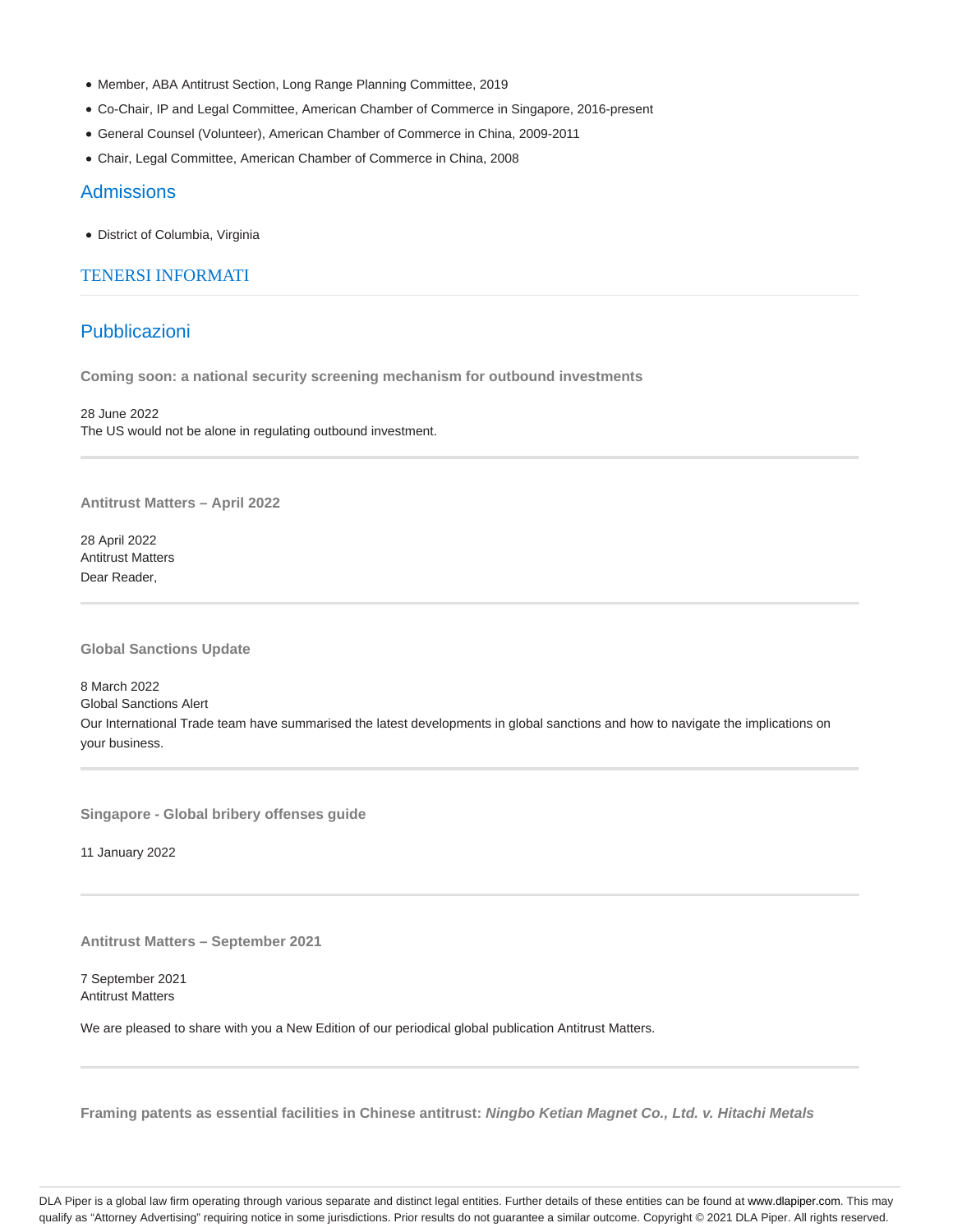7 September 2021

#### Antitrust Matters

A Chinese court recently ruled in Ningbo Ketian Magnet Co., Ltd. v. Hitachi Metals, Ltd. that a patent-holder's refusal to license patents for producing rare-earth magnets to competitors constituted an abuse of dominance in violation of China's Antimonopoly Law (AML).

**Multi-jurisdiction guide for screening foreign investments**

#### 26 May 2021

The aim of this guide is not to substitute proper due diligence and specialized advice when conducting business, it will hopefully help the reader navigate the different FDI regimes. Particularly in this complex context and in view of the proliferation of new regimes, by explaining the key aspects of regimes including main issues to consider, thresholds and proceedings to take into consideration when investing in our globalized world.

**China's Expanding Economic Sanctions Regime**

#### 31 March 2021

On March 22, 2021, the European Union (EU) and the governments of the US, Canada, and the UK concurrently imposed sanctions on individual Chinese officials and a Chinese entity based on findings of human rights violations in Xinjiang.

**China's Blocking Rules: New trade-compliance dilemmas for third-country companies**

#### 25 January 2021

The Blocking Rules respond to the increased use of "secondary" economic sanctions and export controls by the US.

### **China's First Measures Under New Export Control Law Target Encryption Products**

#### 7 December 2020

China's new Export Control Law took effect on December 1, 2020. The next day, the Ministry of Commerce, together with the State Cryptography Administration and the General Administration of Customs, released a circular that includes the first list of products and technologies focusing on commercial encryption products and technologies.

#### **China's New Export Control Law**

#### 19 October 2020

On October 17, 2020, the Standing Committee of China's National People's Congress passed the Export Control Law (the ECL), which will take effect on December 1, 2020. The ECL establishes China's first comprehensive framework for restricting exports of military and dual-use products and technology for national security and public policy reasons.

- "China Competition Law Update," China Law & Practice (bimonthly column, 2014-2018)
- Competition Laws Outside the US, ABA Treatise, China Chapter

# **Eventi**

DLA Piper is a global law firm operating through various separate and distinct legal entities. Further details of these entities can be found at www.dlapiper.com. This may qualify as "Attorney Advertising" requiring notice in some jurisdictions. Prior results do not guarantee a similar outcome. Copyright @ 2021 DLA Piper. All rights reserved.